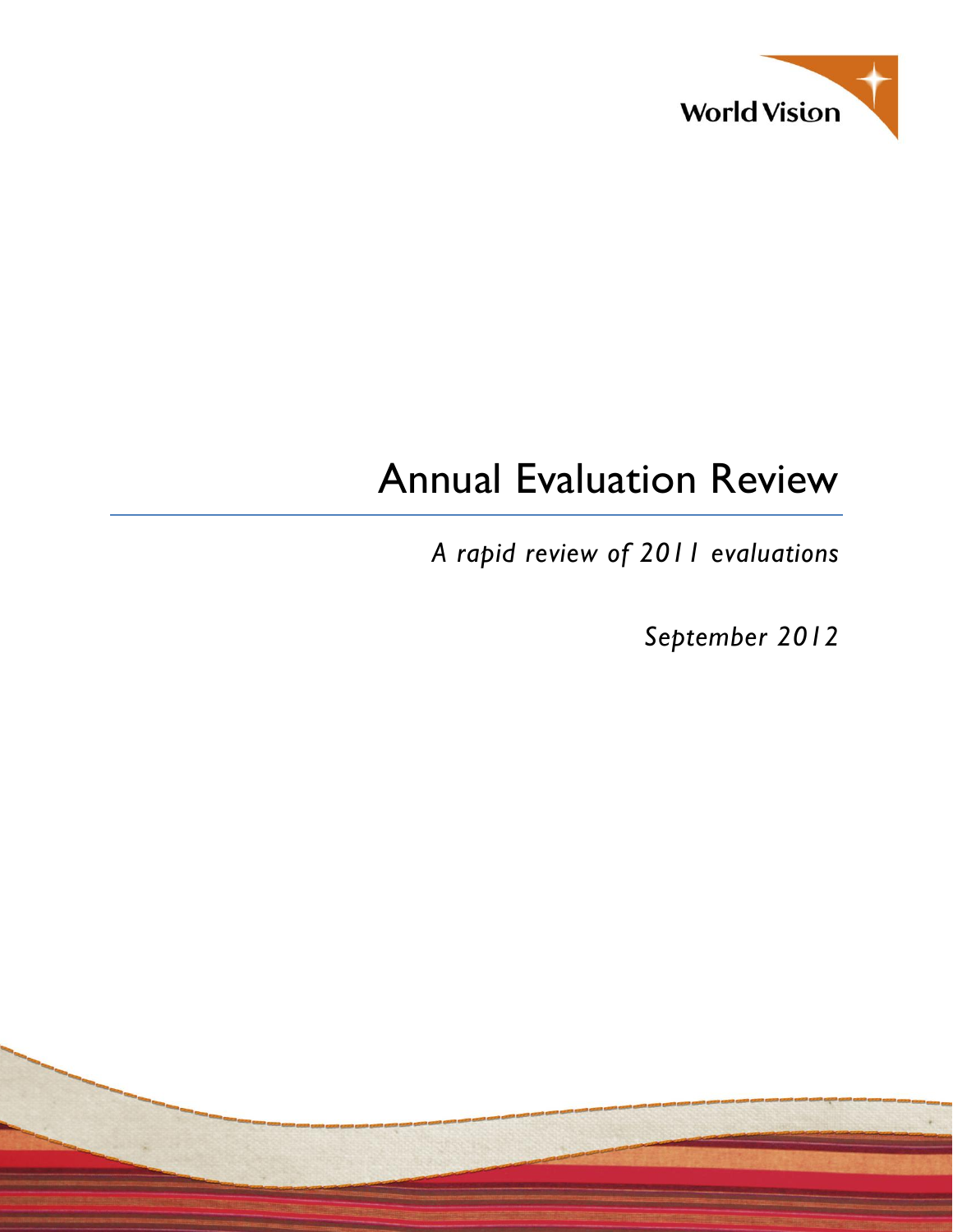## **Program Research & Advisory**

## **International Programs Group**

## **World Vision Australia**

1 Vision Drive, Burwood East, VIC, 3151,

Australia

Email: carolyn.kabore@worldvision.com.au

September 2012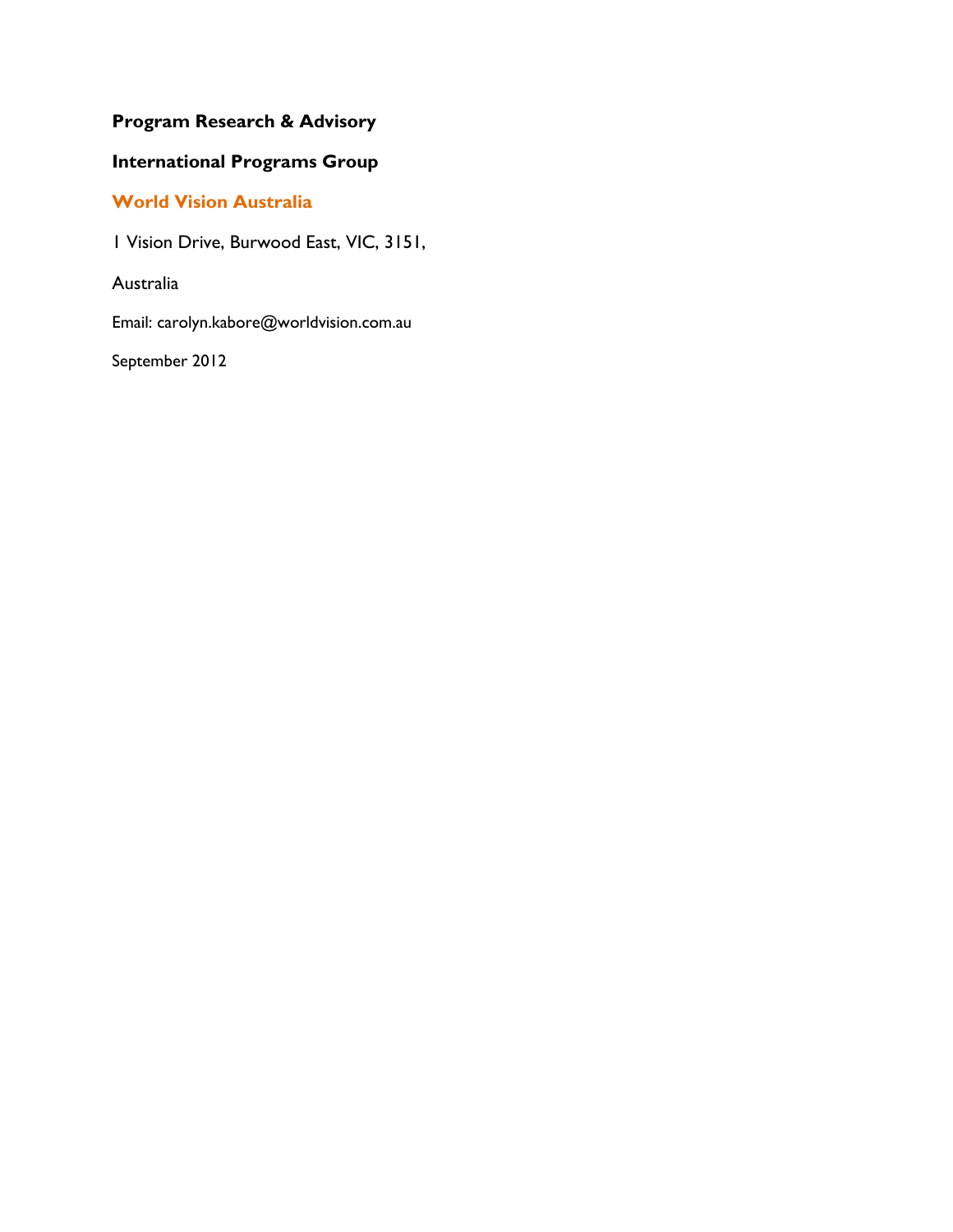# Acknowledgments

The *Annual Evaluation Review – a rapid review of 2011 evaluations* was led by World Vision Australia's Program Research & Advisory team. This work was supported by the Program Assurance and International Programs Teams in the International Programs Group.

World Vision Australia would like to thank all the people (National Office staff, communities, program partners and consultants) who have contributed to evaluations in this review.

We hope this report provides useful information on World Vision programming practices and we look forward to your feedback.

**Project Lead** Carolyn Kaboré Senior Research & Evaluation Advisor, Program Research & Advisory

**Project Sponsor** Lucia Boxelaar Head, Program Research & Advisory

## **World Vision Australia**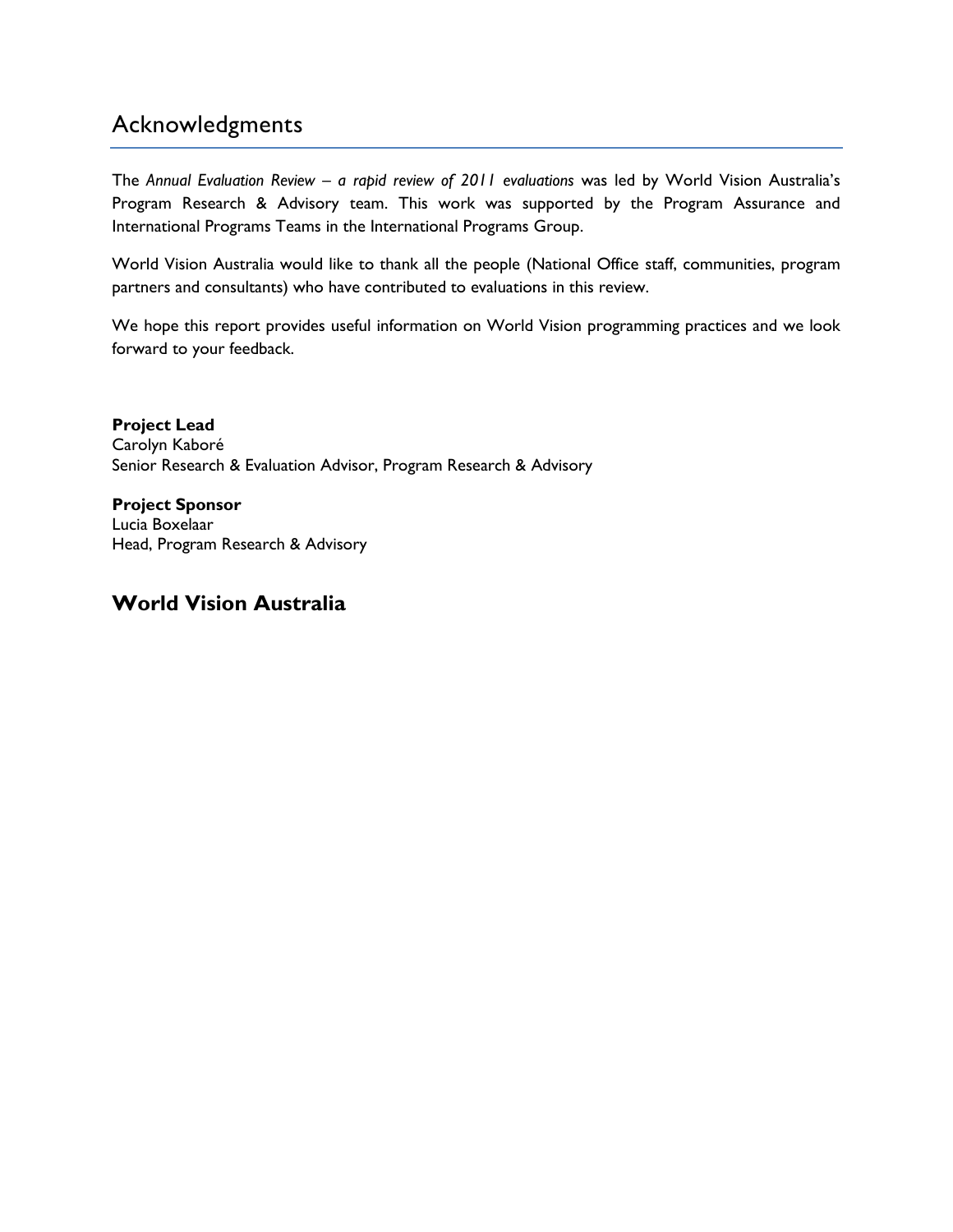# **Contents**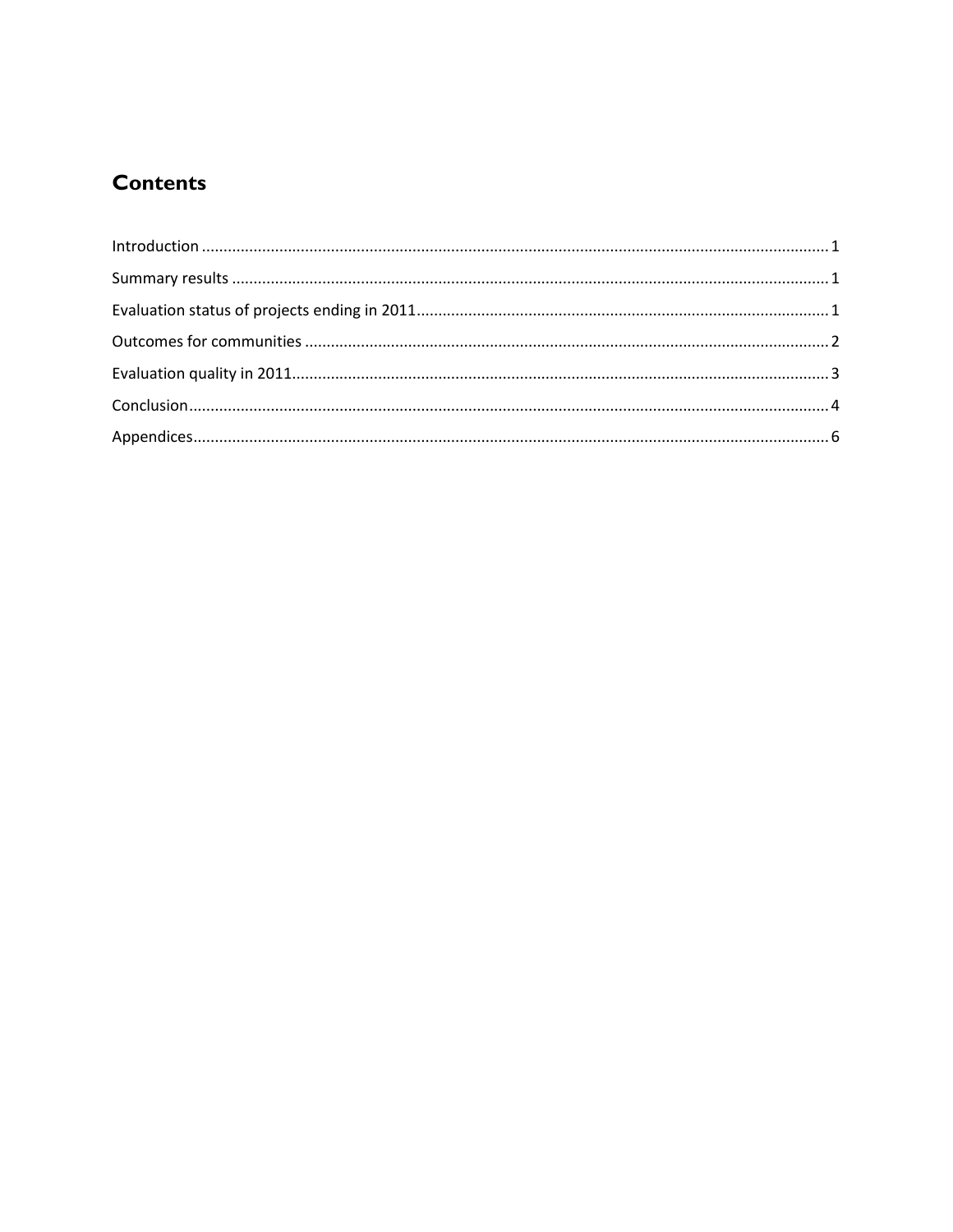#### <span id="page-4-0"></span>**Introduction**

Since 2009, World Vision Australia has undertaken annual reviews of evaluation reports for all World Vision Australia-funded projects upon project completion<sup>1</sup>. The purpose of the annual reviews is to assess the effectiveness of these programs in contributing to improved child wellbeing in the communities we work with. This year, a simplified "rapid" review of all projects ending in 2011 was undertaken. This document reports the findings of this rapid review on outcomes for communities, as well as evaluation quality.

## <span id="page-4-1"></span>**Summary results**

 $\overline{\phantom{a}}$ 

Ninety-five (95) evaluation reports were reviewed with the following findings:

- 89 projects reported positive change in the capacity of target communities to address the challenges they face, including improved community awareness, capacity or practice change (94 percent).
- Of these, 34 projects showed evidence of significant positive change that has enhanced child wellbeing through improvements in social, environmental, physical and economic conditions (36 percent).
- Reports showed significant improvements in evaluation quality 81 of 95 evaluations included quantitative methods, 59 of these 81 (73 percent) showed change over time, comparing end-ofproject data against baseline data collected at the beginning of the project.
- Increasingly, evaluations are aligned with World Vision's design, monitoring and evaluation framework.
- Presentation and report writing has improved.

#### <span id="page-4-2"></span>**Evaluation status of projects ending in 2011**

Three hundred World Vision Australia-funded projects ended in 2011 and of these 102 (34 percent) were evaluated. There were 95 evaluation reports available for review by July 2012. The breakdown of the evaluation status of World Vision Australia-funded projects ending in 2009, 2010 and 2011 is shown in [Table 1.](#page-5-1)

 $1$  The review includes evaluation of individual projects and programs, and of Area Development Programs. For ease of reporting we use the term 'projects' to refer to all of these.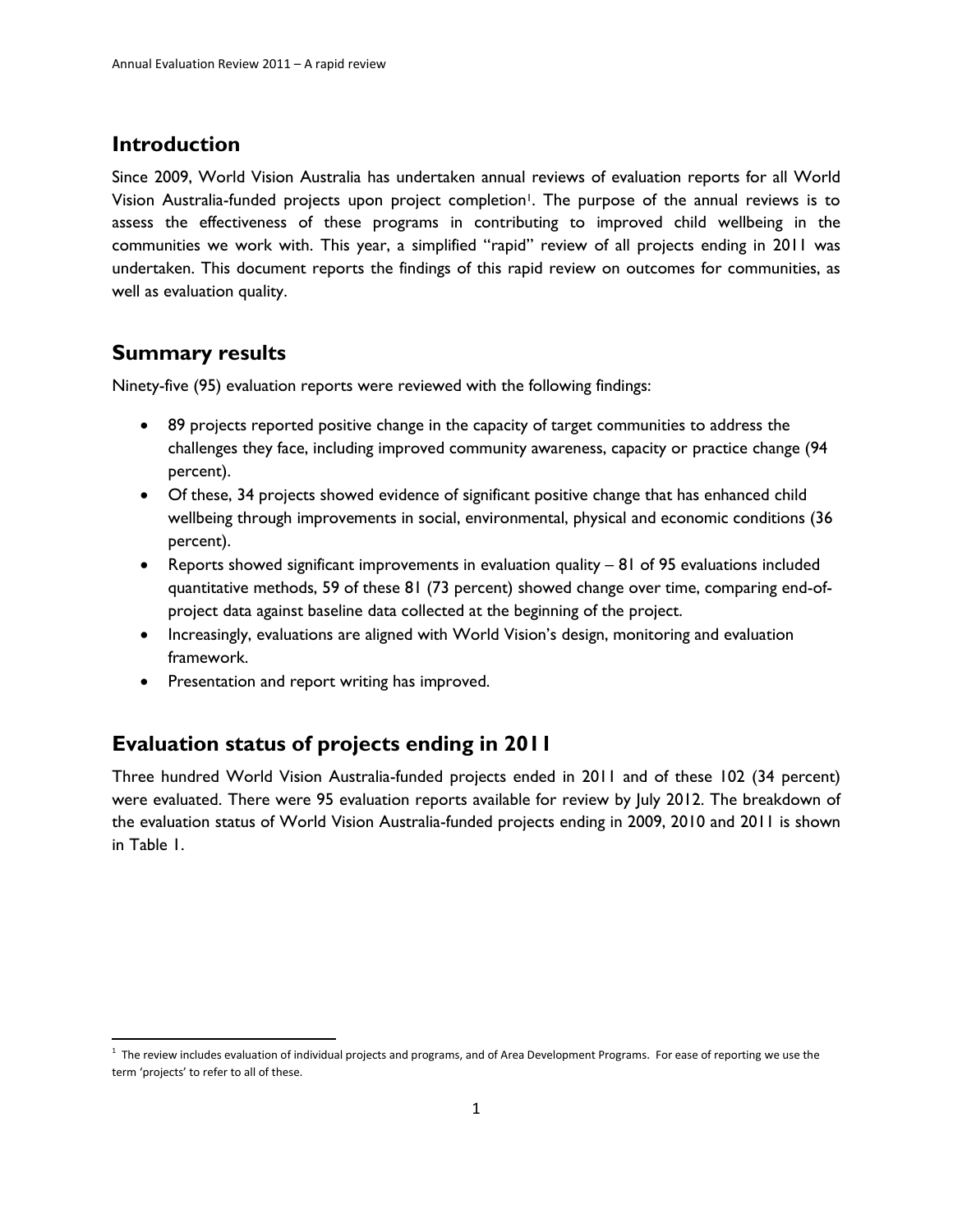| <b>Financial</b><br>year | <b>Total number of</b><br>projects ending | <b>Projects</b><br>evaluated | ℅          | Reports available<br>for review | %   |
|--------------------------|-------------------------------------------|------------------------------|------------|---------------------------------|-----|
| 2009                     | 222                                       | 82                           | <b>37%</b> | 46                              | 21% |
| 2010                     | 211                                       | 122                          | 58%        | 58                              | 27% |
| 2011                     | 300                                       | 102                          | 34%        | 95                              | 32% |

<span id="page-5-1"></span>

| Table I Projects ending, evaluated and reviewed in 2009, 2010 and 2011 |  |  |  |  |  |
|------------------------------------------------------------------------|--|--|--|--|--|
|------------------------------------------------------------------------|--|--|--|--|--|

The total number of projects ending in 2011 is substantially higher than in both 2010 and 2009. However, there has not been a corresponding increase in the number of projects evaluated. Nevertheless, as mentioned below, the quality of evaluations has improved substantially.

#### <span id="page-5-0"></span>**Outcomes for communities**

As part of the first review process in 2009, World Vision Australia developed a unifying framework of change to assess the level of change observed in communities where we work. There are four levels in this hierarchy of change – the first being awareness, then capacity built, then practice change and finally change in social, economic, environmental and physical conditions. Each level of change is dependent on the achievement of the one below it in the hierarchy.

The principles underlying this framework are that the first step in development is to create awareness of an issue, the next step is to build capacity, and the next step is to achieve practice and behavioural change, resulting in the final step, which involves changes in social, economic, environmental and physical conditions. The percentage of projects that reported observing these levels of change in communities in 2011 is shown in [Figure 1.](#page-5-2)



<span id="page-5-2"></span>**Figure 1 – Program outcomes through World Vision Australia's unifying framework of change in 2011**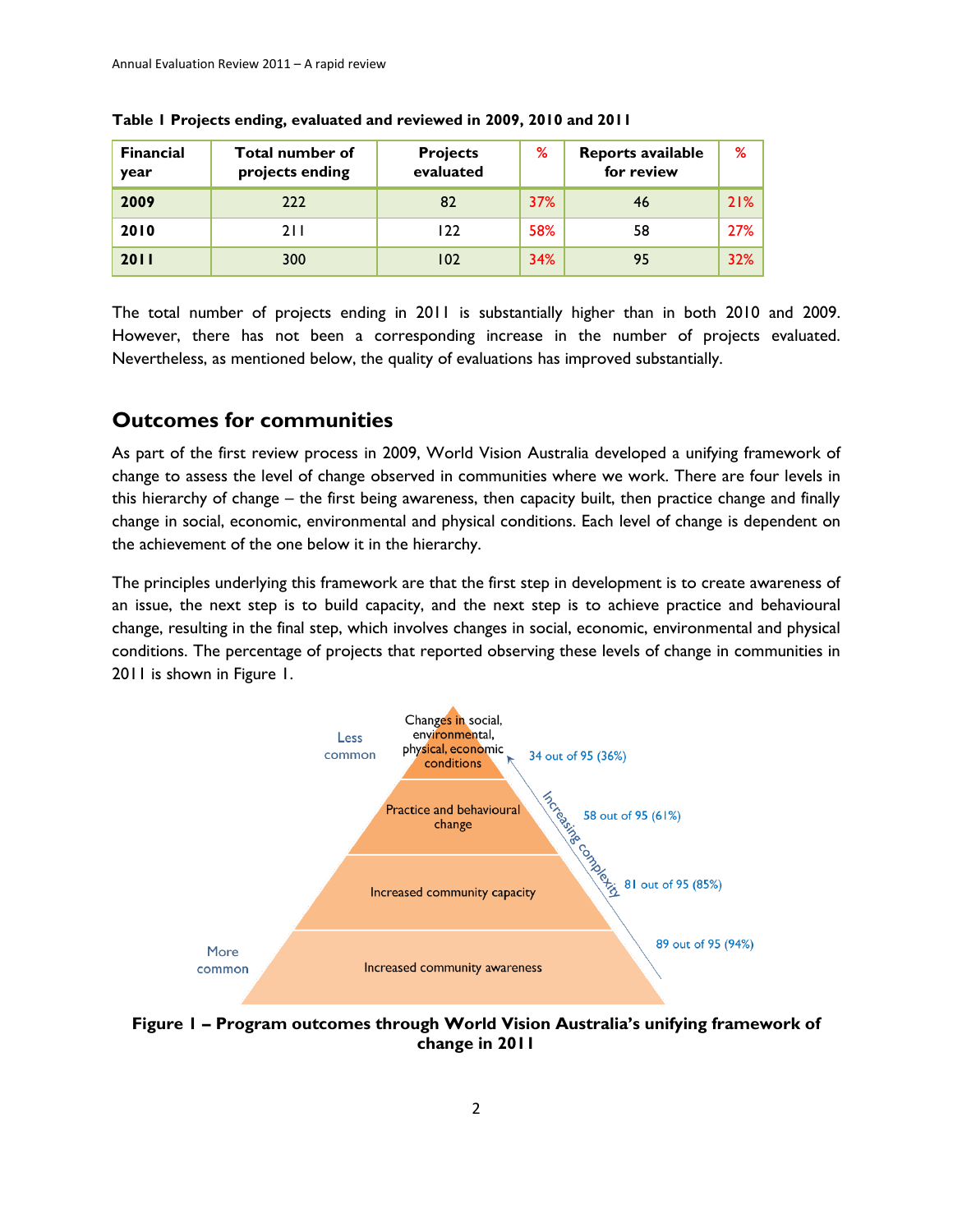Reflecting on results of this review process in 2010 and 2009, it is evident that the proportion of projects observing the highest level of change has been fairly static over the last three years: 39 percent of projects in 2009, 43 percent in 2010 and 36 percent in 2011 showed evidence of changes in social, economic, environmental and physical conditions [\(Figure 2\)](#page-6-1).



**Figure 2 – Percentage of projects demonstrating evidence of change at community level**

<span id="page-6-1"></span>It is worth noting though that the actual number of projects observing the highest level of change has increased each year; 18 in 2009, 25 in 2010 and 34 in 2011.

It's also important to highlight that the changes observed are the result of a range of factors in communities. However, the evaluation findings suggest that World Vision project activities focused on awareness raising, capacity building, system strengthening and partnering with local communities play a vital role in the community change process.

#### <span id="page-6-0"></span>**Evaluation quality in 2011**

A highlight of the review process was evidence of a significant improvement in evaluation quality and practice in the last three years. In the past, World Vision evaluations relied heavily on qualitative evaluation methods. But results for 2011 show that the majority of evaluations now quantify results and use mixed evaluation methods. In 2011, 80 of the 95 evaluations (84 percent) included quantitative and qualitative methods, 14 used qualitative methods only and in one case only quantitative methods were used. In addition, 63 percent of the evaluations in 2011 compared end-of-project values with baseline values.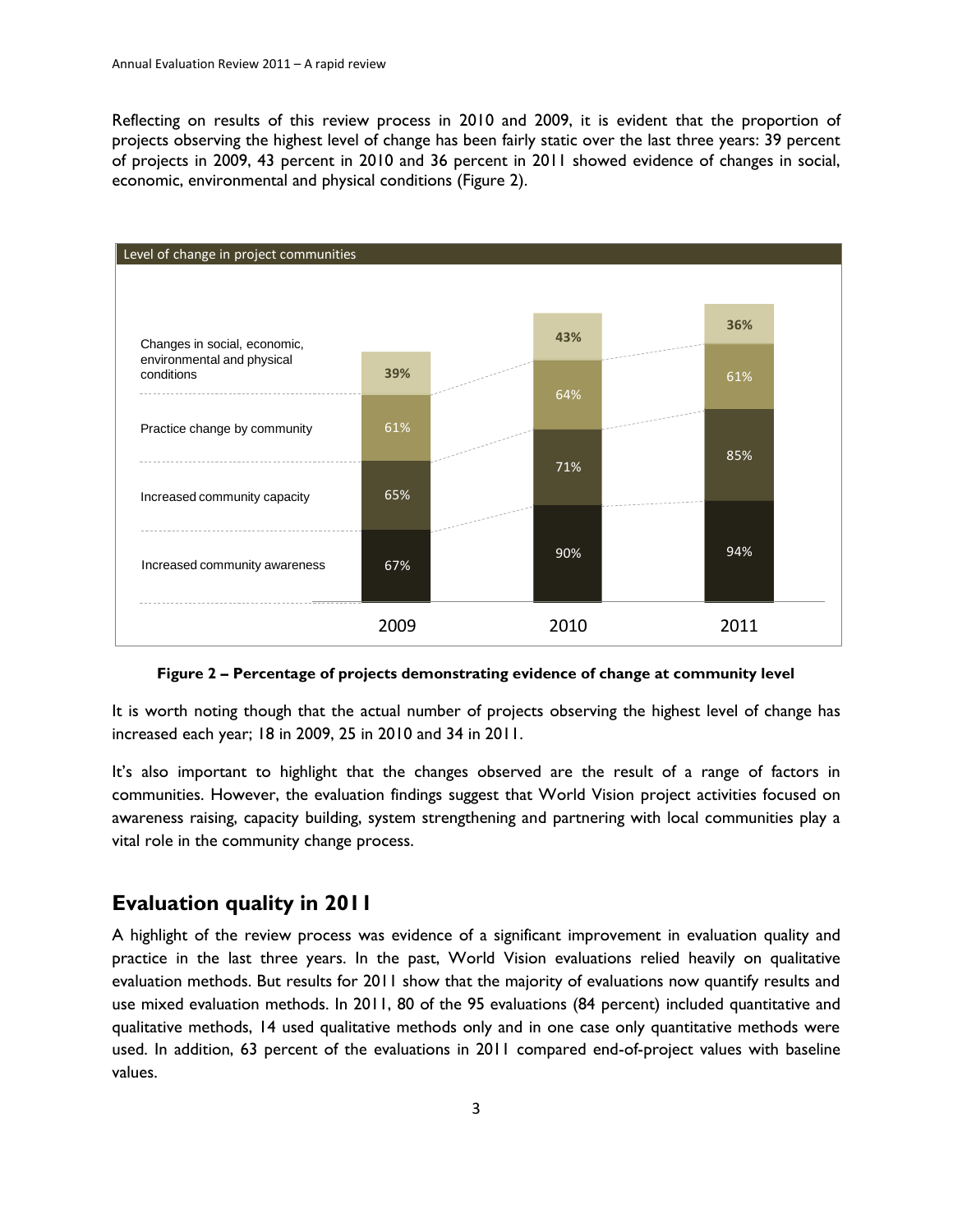The majority of evaluations reviewed were aligned with World Vision's evaluation guidelines. Also the general presentation and writing of reports has improved. This reflects the organisation's continued improvement in program quality. As in past years, there were a handful of evaluations and reports that fell short of desired quality. [Table 2](#page-7-1) shows the changes in evaluation methods from 2009 to 2011.

#### <span id="page-7-1"></span>**Table 2 Evaluation methods**

|                                      | 2009 | ℅    | 2010 | %    | <b>2011</b> | ℅      |
|--------------------------------------|------|------|------|------|-------------|--------|
| Quantitative and qualitative methods | 9    | 66%  | 38   | 66%  | 80          | 84%    |
| Qualitative methods only             | 10   | 34%  | 19   | 33%  | 14          | 15%    |
| <b>Quantitative methods only</b>     | 0    | 0%   |      | 2%   |             | $1\%$  |
|                                      | 29   | 100% | 58   | 100% | 95          | $00\%$ |

Another significant improvement in evaluation practice is an increase in end-of-project evaluations that compare end-of-project data with baseline data collected at the start of the project. Of 95 evaluations, 60 used baseline data. If we consider the group of 81 evaluations that used quantitative methods, 59 of these used baseline data (73 percent). This is a very welcome finding and a trend that will likely continue in future years. [Table 3](#page-7-2) shows the breakdown of evaluation methods used in 2009, 2010 and 2011 for all projects reviewed.

#### <span id="page-7-2"></span>**Table 3 Evaluation approach used**

|                                                   |              | 2009 |     | 2010 |     | <b>2011</b> |
|---------------------------------------------------|--------------|------|-----|------|-----|-------------|
|                                                   | No.          | $\%$ | No. | ℅    | No. | %           |
| Comparison of end project data with baseline data | $\mathsf{H}$ | 38%  | 24  | 41%  | 60  | 63%         |
| End of project data only                          | 8            | 62%  | 27  | 47%  | 35  | 27%         |
| Other method/approach                             | 0            | 0    |     | 12%  | 0   | 0           |
| <b>Total</b>                                      | 29           | 100% | 58  | 100% | 95  | 100%        |

#### <span id="page-7-0"></span>**Conclusion**

The rapid review of evaluation reports for projects ending in 2011 has been a worthwhile process. The progress made in evaluation quality is a positive result that will support World Vision's drive towards improved reporting of its contribution to child wellbeing. When examining the outcomes or level of change for communities using World Vision Australia's unifying framework, we are seeing similar patterns from year to year. This is encouraging because it increases our confidence in the measures. In the coming years we expect to see an increase in the proportion of projects that achieve the highest level of change.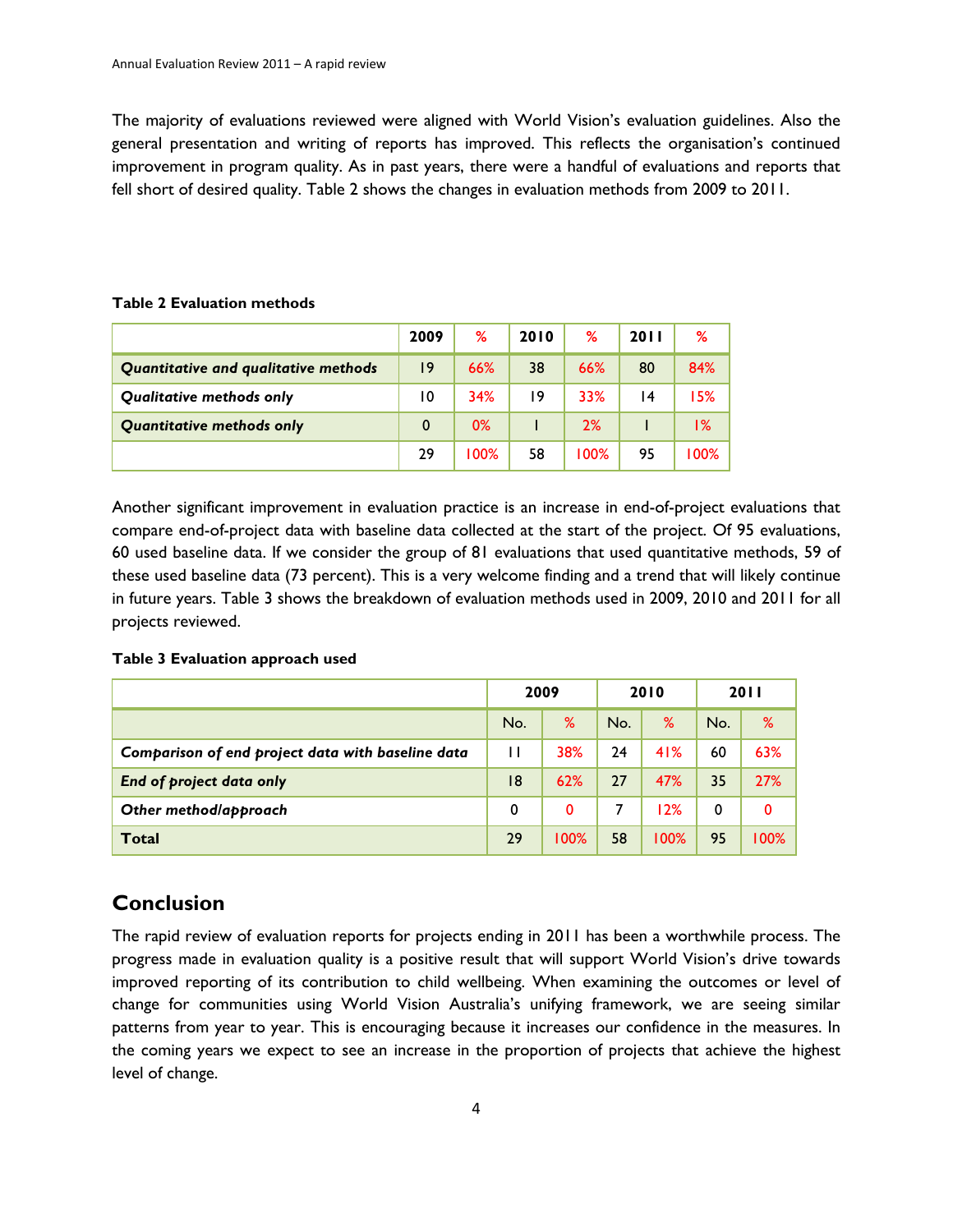A similar review of the results of World Vision Australia-funded programming in 2012 will be carried out in 2013 and will include additional data collection around the prevalence of reporting on World Vision's Child Wellbeing Outcome Indicators.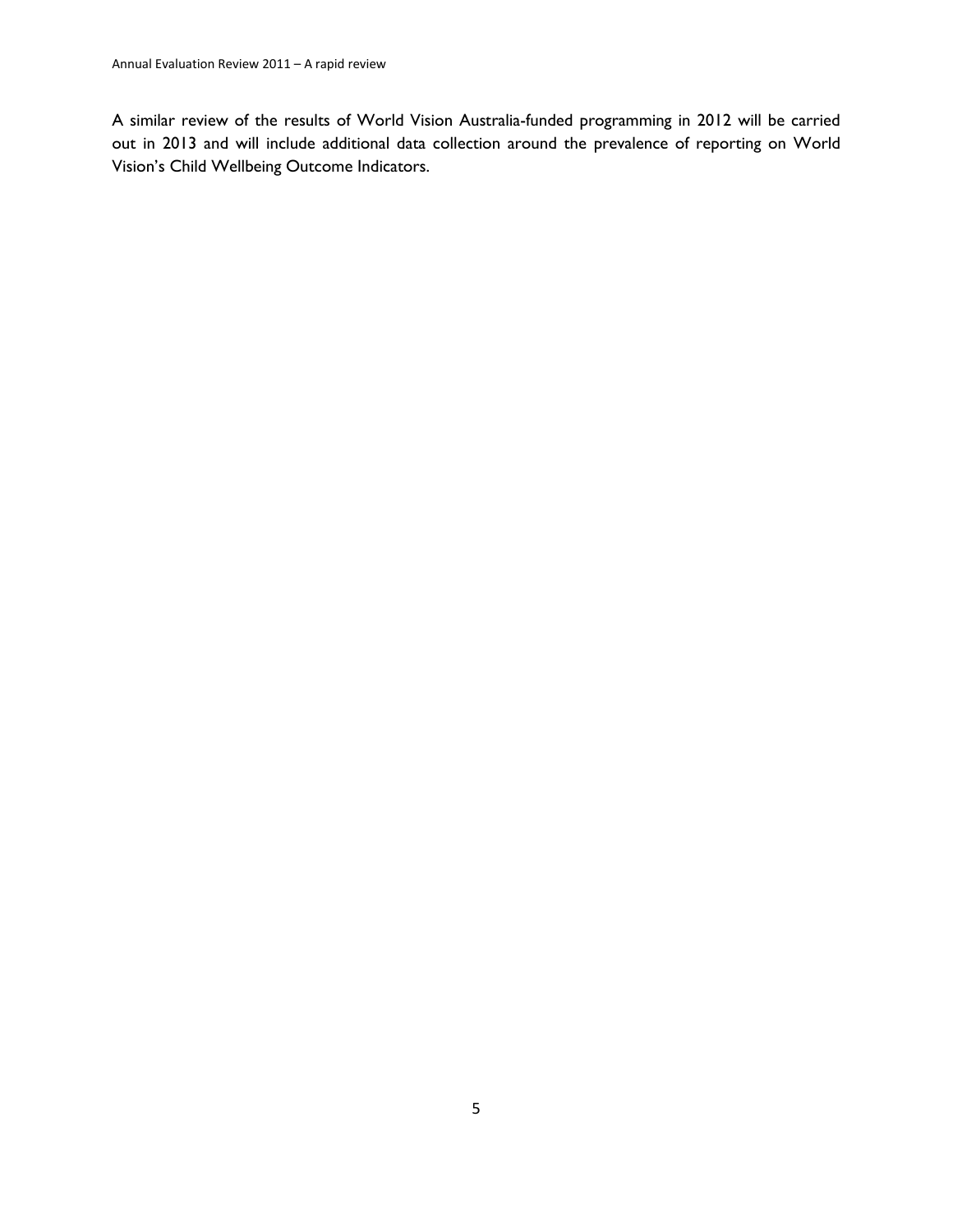# <span id="page-9-0"></span>**Appendices**

#### **Appendix 1 Approach and methods**

#### *Summary of methods and approach*

The analyses presented in this report were based on a review of end-of-project evaluation reports for all World Vision Australia-funded projects ending in 2011. The total number of projects that ended in 2011 was approximately 300. Of these 95 had been evaluated, seven evaluation reports were pending and the remaining 198 were not yet evaluated. Each report was reviewed by a research and evaluation advisor using a specialised tool and given a rating, based on results reported against project goals and evaluation methods.